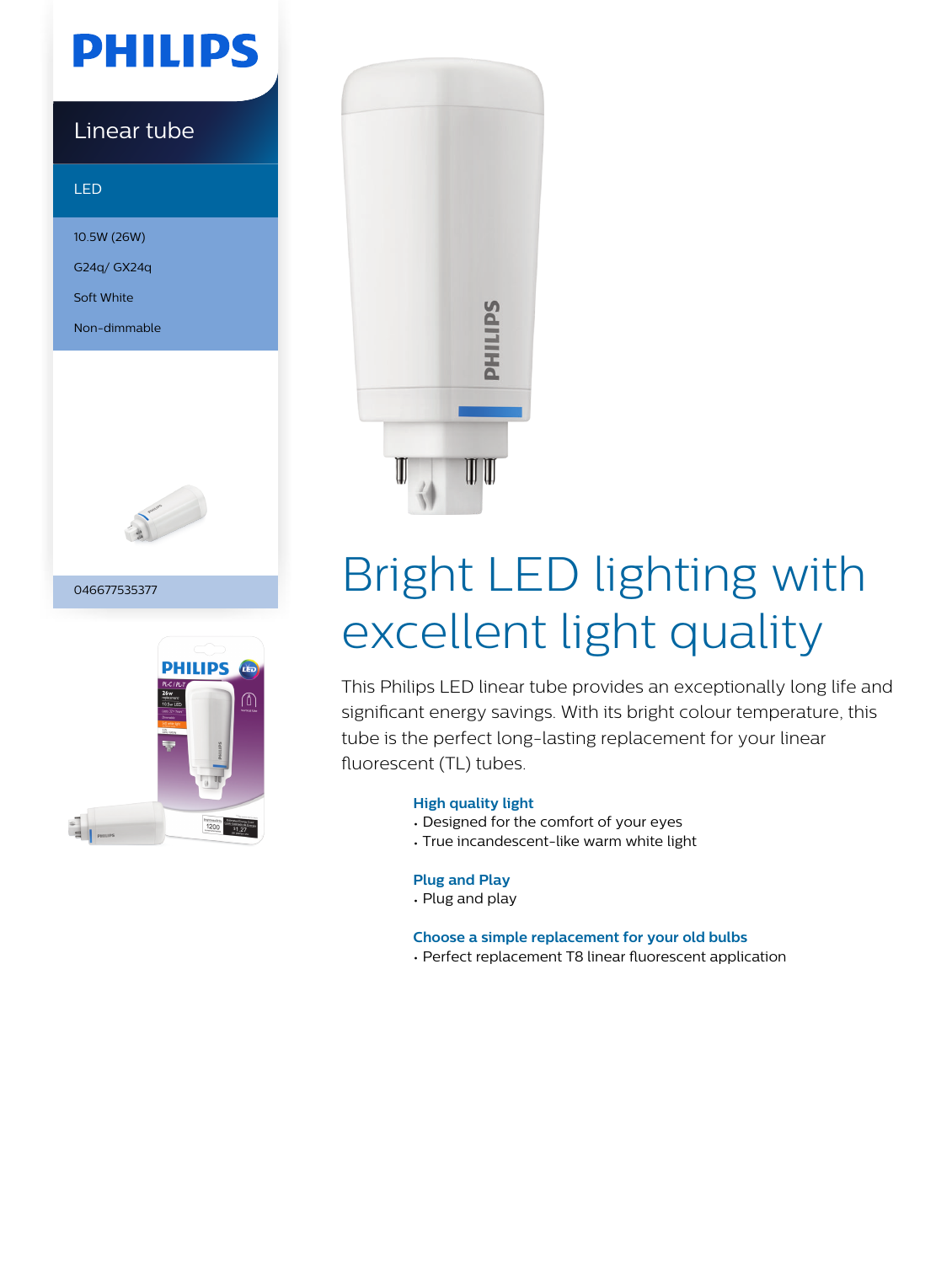### 046677535377

# **Highlights**

### **Gentle LEDs, easy on the eyes**



It's easy to see how harsh lighting can strain the eyes. Too bright, and you get the glare. Too soft and you experience flicker. Now you can gently light up your world with LEDs designed to go

easy on the eyes, and create the perfect ambience for your home.

### **Incandescent-like warm white**



This bulb has a color temperature of 2700K, providing you with a warm, tranquil atmosphere, perfect for relaxing. This 2700K light is ideal for home lighting design

### **Plug and play**

Simple and quick do-it-yourself project with no wiring required and no need to replace your existing ballast.\*\*\*\*

### **Similar to linear fluorescents**

The perfect quick and easy replacement for T8 linear fluorescent tubes. It fits directly into standard T8 linear fluorescent G13 sockets.

## **Specifications**

### **Bulb characteristics**

- Shape: Tube
- Dimmable: Non Dimmable
- Intended use: Indoor
- Lamp shape: PLC tube
- Socket: G24q/ GX24q
- Lamp shape code: PL-C
- Control: On/off switch

### **Bulb dimensions**

- Height: 12.55 cm
- Width: 4.96 cm

### **Durability**

- Average life (at 2.7 hrs/day): 37 year(s)
- Lumen maintenance factor: 0.7
- Nominal lifetime: 36,000 hour(s)
- Number of switch cycles: 50,000

### **Light characteristics**

- Application: Task lighting
- Beam angle: 120 degree(s)
- Color consistency: 6 SDCM
- Color rendering index (CRI): 82
- Color temperature: 2700 K
- Light Color Category: Soft White
- Nominal luminous flux: 1200 lumen
- Starting time: <0.5 s
- Warm-up time to 60% light: Instant full light

### **Miscellaneous**

• EyeComfort: Yes

### **Other characteristics**

- Lamp current: 150-550 mA
- Efficacy: 114 lm/W

### **Packaging information**

• Product family: InstantFit

### **Power consumption**

- Power factor: 0.9
- Voltage: 120 V
- Wattage: 10.5 W
- Wattage equivalent: 26 W